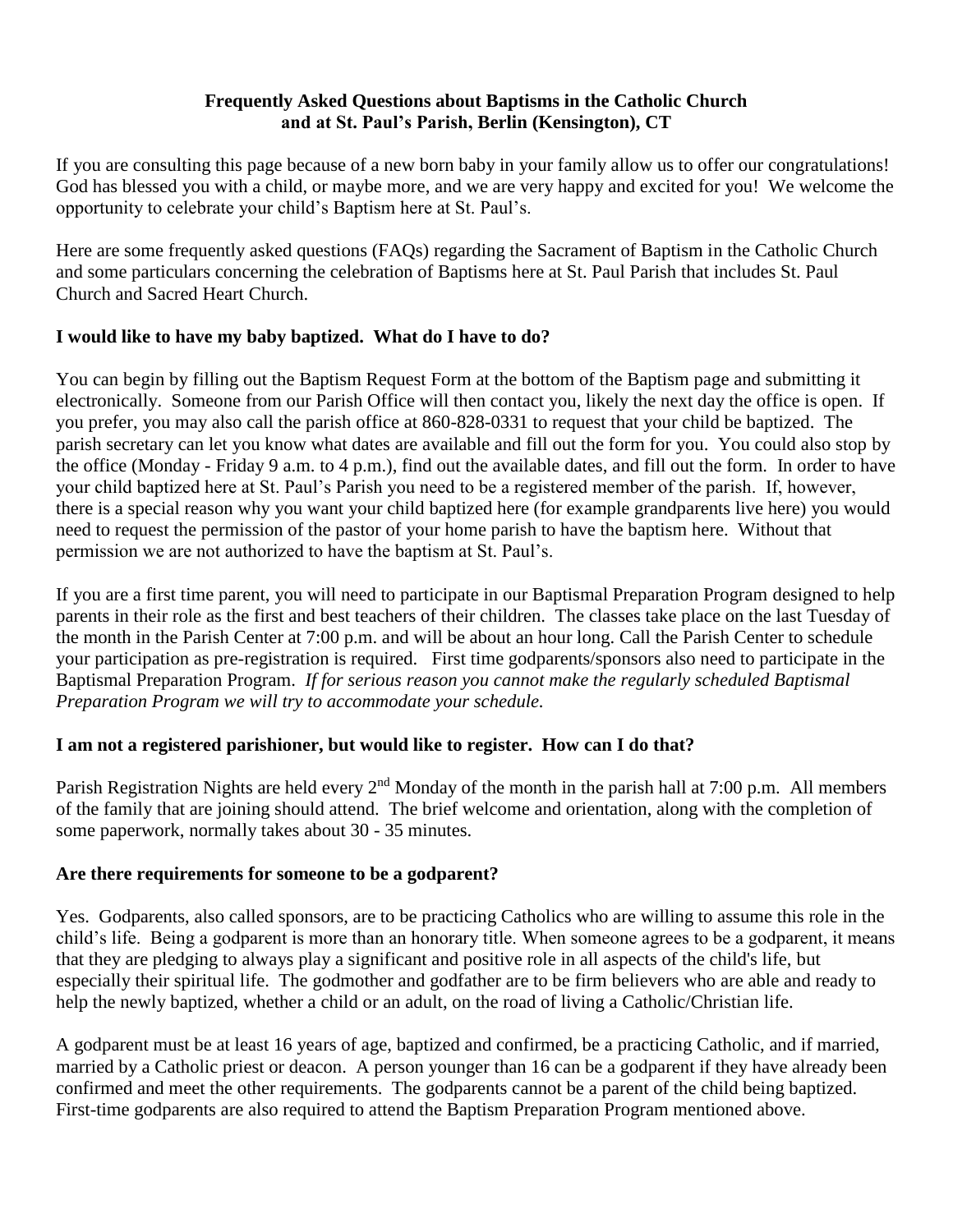### **Must I have two godparents/sponsors?**

No. Only one is required. If there are two, then one is to be a man who is the godfather and the other a woman who is the godmother.

# **Are there any forms that the godparents must submit?**

Yes. If the godparents are members of St. Paul Parish or another parish in the Archdiocese of Hartford, they will need to submit and sign a godparent/sponsor Affirmation Form attesting to this fact. That form is available on the previous web page. The Archdiocese of Hartford consists of these three counties in Connecticut: Hartford, Litchfield, and New Haven.

If the godparent(s) are members of a parish outside of the Hartford Archdiocese, they must contact their parish to request a Sponsor Form from their home parish. These forms must be received by our parish office before a date for your child's baptism can be finalized.

## **My best friend or a family member is not Catholic and I really would like him/her to be a godparent for my child. Is this possible?**

Yes, in a way it is. If your friend or family member is a baptized Christian, then (s)he may participate in the ceremony and act as a Christian Witness. For this to be the case there must be a Catholic godparent as outlined above. To be a Christian Witness the person must be a validly baptized Christian, at least 16 years old, living an upright life, but cannot be a either a parent of the one being baptized nor a Catholic who has left the Catholic Church.

### **Can a Catholic who does not meet all of the requirements to be a godparent be a Christian Witness?**

No. However, depending on the requirement that is not being met, for example, not being confirmed, there are programs to help remedy the situation and help the person advance in their own faith life. Similarly, if a Catholic did not marry in the Church they could discuss with their parish priest how their marriage might be able to be recognized (convalidated) in the Church.

### **Can I have two Christian Witnesses if I do not have anyone who meets the qualifications to be a godparent?**

No. There must be at least one godparent.

# **Can a non-baptized person be a godparent or a Christian Witness?**

No. The role of the godparent and/or the Christian Witness is to give witness and example to the faith that the child is being baptized into. The person may be able to be a positive role model in other areas, but in this crucial area of a lived faith the non-baptized person simply cannot be that person for the newly baptized. In addition, as part of the Baptismal ceremony the godparents (sponsors) and Christian Witnesses will renew the promises made at their own baptisms. A non-baptized person will not be able to renew promises they have never made.